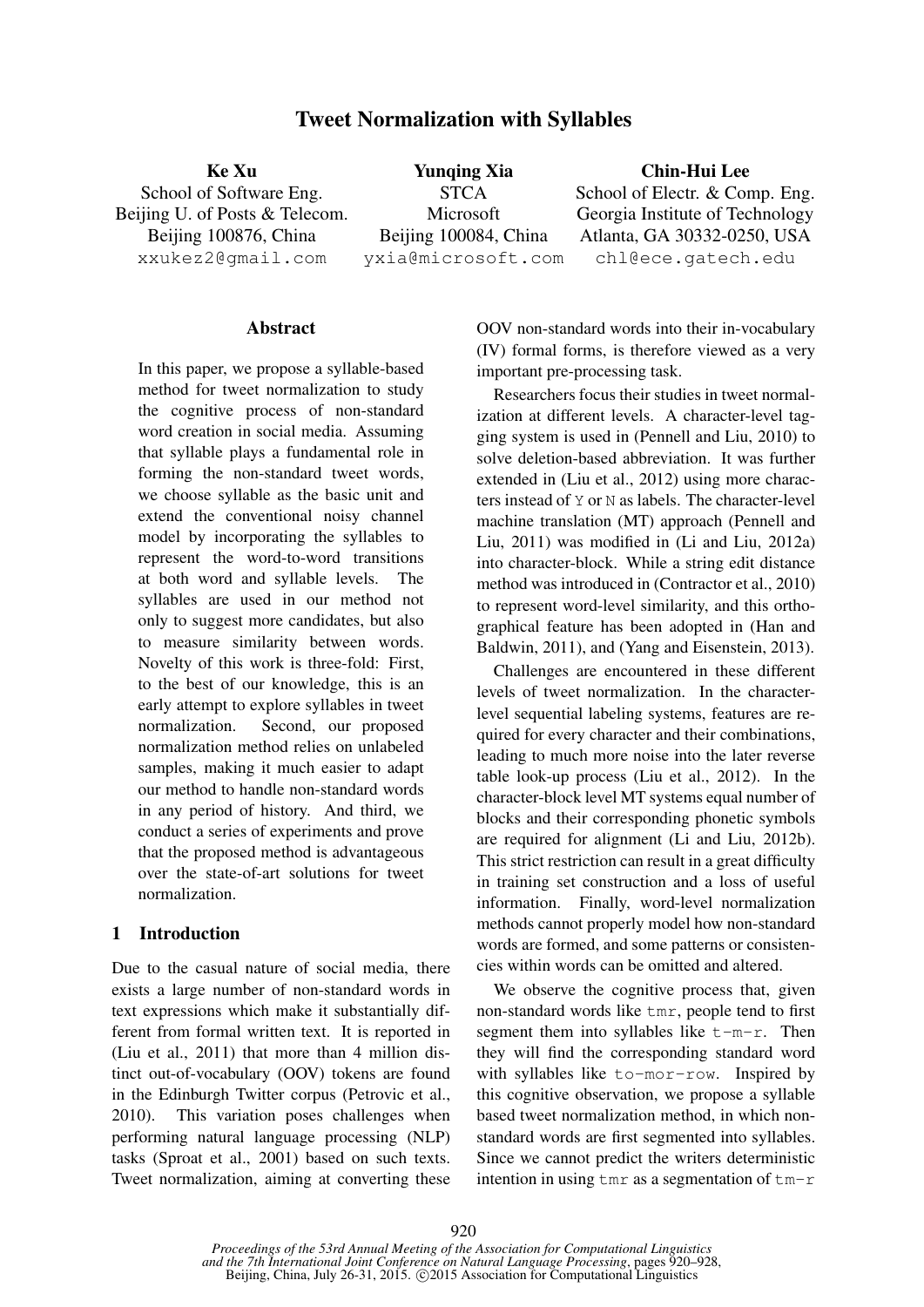(representing tim-er) or t-m-r (representing to-mor-row), every possible segmentation form is considered. Then we represent similarity of standard syllables and non-standard *syllables* using an exponential potential function. After every transition probabilities of standard syllable and non-standard syllable are assigned, we then use noisy channel model and Viterbi decoder to search for the most possible standard candidate in each tweet sentence.

Our empirical study reveals that syllable is a proper level for tweet normalization. The syllable is similar to character-block but it represents phonetic features naturally because every word is pronounced with syllables. Our syllable-based tweet normalization method utilizes effective features of both character- and word-level: (1) Like characterlevel, it can capture more detailed information about how non-standard words are generated; (2) Similar to word-level, it reduces a large amount of noisy candidates. Instead of using domain-specific resources, our method makes good use of standard words to extract linguistic features. This makes our method extendable to new normalization tasks or domains.

The rest of this paper is organized as follows: previous work in tweet normalization are reviewed and discussed in Section 2. Our approach is presented in Section 3. In Section 4 and Section 5, we provide implementation details and results. Then we make some analysis of the results in Section 6. This work is finally concluded in Section 7.

# 2 Related Work

Non-standard words exhibit different forms and change rapidly, but people can still figure out their original standard words. To properly model this human ability, researchers are studying what remain unchanged under this dynamic characteristic. Human normalization of an non-standard word can be as follows: After realizing the word is non-standard, people usually first figure out standard candidate words in various manners. Then they replace the non-standard words with the standard candidates in the sentence to check whether the sentence can carry a meaning. If not, they switch to a different candidate until a good one is found. Most normalization methods in existence follow the same procedure: candidates are first generated, and then put into the sentence to check

whether a reasonable sentence can be formed. Differences lie in how the candidates are generated and weighted. Related work can be classified into three groups.

## 2.1 Orthographical similarity

Orthographical similarity is built upon the assumption that the non-standard words *look like* its standard counterparts, leading to a high *Longest Common Sequence* (LCS) and low *Edit Distance* (ED). This method is widely used in spell checker, in which the LCS and ED scores are calculated for weighting possible candidates. However, problems are that the correct word cannot always be the most *looked like* one. Taking the nonstandard word nite for example, note looks more likely than the correct form night. To overcome this problem, an *exception dictionary* of strongly-associated word pairs are constructed in (Gouws et al., 2011). Further, these pairs are added into a unified log-linear model in (Yang and Eisenstein, 2013) and Monte Carlo sampling techniques are used to estimate parameters.

## 2.2 Phonetic similarity

The assumption underlying the phonetic similarity is that during transition, non-standard words*sound like* the standard counterparts, thus the pronunciation of non-standard words can be traced back to a standard dictionary. The challenge is the algorithm to annotate pronunciation of the nonstandard words. Double Metaphone algorithm (Philips, 2000) is used to decode pronunciation and then to represent phonetic similarity by edit distance of these transcripts (Han and Baldwin, 2011). IPA symbols are utilized in (Li and Liu, 2012b) to represent sound of words and then word alignment-based machine translation is applied to generate possible pronunciation of non-standard words. And also, phoneme is used in (Liu et al., 2012) as one kind of features to train their CRF model.

## 2.3 Contextual similarity

It is accepted that after standard words are transformed into non-standard words, the meaning of a sentence remains unchanged. So the normalized standard word must carry a meaning. Most researchers use n-gram language model to normalize a sentence, and several researches use more contextual information. For example, training pairs are generated in (Liu et al., 2012) by a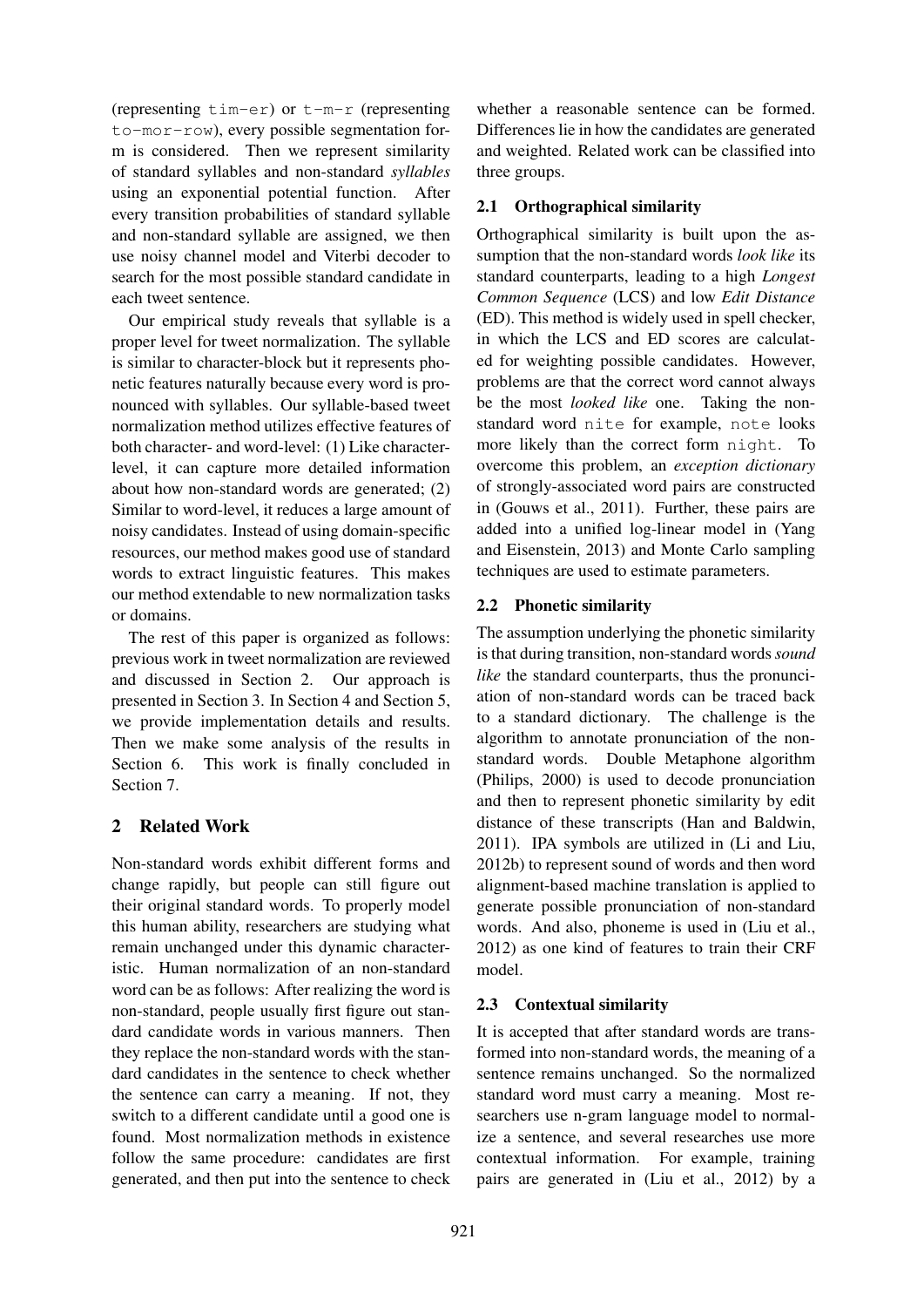cosine contextual similarity formula whose items are defined by TF-IDF scheme. A bipartite graph is constructed in (Hassan and Menezes, 2013) to represent tokens (both non-standard and standard words) and their context. Thus, random walks on the graph can represent contextual-similarity between non-standard and standard words. Very recently, word-embedding (Mikolov et al., 2010; Mikolov et al., 2013) is utilized in (Li and Liu, 2014) to represent more complex contextual relationship.

In word-to-word candidate selection, most researches use orthographical similarity and phonetic similarity separately. In the log-linear model (Yang and Eisenstein, 2013), edit distance is modeled as major feature. In the character- and phonebased approaches (Li and Liu, 2012b), orthographical information and phonetic information were treated separately to generate candidates.

In (Han and Baldwin, 2011), candidates from lexical edit distance and phonemic edit distance are merged together. Then an up to 16% increasing recall was reported when adding candidates from phonetic measure. But improper processing level makes it difficult to model the two types of information simultaneously: (1) Single character can hardly reflect orthographical features of one word. (2) As fine-grained reasonable restrictions are lacked, as showed in (Han and Baldwin, 2011), several times of candidates are included when adding phonetic candidates and this will bring much more noise. To combine orthographical and phonetic measure in a fine-grained level, we proposed the syllable-level approach.

## 3 Approach

## 3.1 Framework

The framework of the proposed tweet normalization method is presented in Figure 1. The proposed method extends the basic HMM channel model (Choudhury et al., 2007; Cook and Stevenson, 2009) into syllable level. And the following four characteristics are very intersting.

(1) Combination: When reading a sentence, fast subvocalization will occur in our mind. In the process, some non-standard words generated by phonetic substitution are correctly pronounced and then normalized. And also, because subvocalization is fast, people tend to ignore some minor flaws in spelling intentionally or unintentionally. As this often occurs in people's real-life interacting with these social media language, we believe the combination of phonetic and orthographical information is of great significance.

- (2) Syllable level: Inspired by Chinese normalization (Xia et al., 2006) using pinyin (phonetic transcripts of Chinese), syllable can be seen as basic unit when processing pronunciation. Different from mono-syllable Chinese words, English words can be multi-syllable; this will bring changes in our method that extra layers of syllables must be put into consideration. Thus, apart from word-based noisy-channel model, we extend it into a syllable-level framework.
- (3) Priori knowledge: Priori knowledge is acquired from standard words, meaning that both standard syllabification and pronunciation can shed some lights to non-standard words. This assumption makes it possible to obtain non-standard syllables by standard syllabification and gain pronunciation of syllables by standard words and rules generated with them.
- (4) General patterns: Social media language changes rapidly while labeled data is expensive thus limited. To effectively solve the problem, linguistic features instead of statistical features should be emphasized. We exploit standard words of their syllables, pronunciation and possible transition patterns and proposed the four-layer HMM-based model (see Figure 1).

In our method, non-standard words  $c_i$  are first segmented into syllables  $sc_i^{(1)}$  $s_i^{(1)} \dots s c_i^{(k)}$  $i_i^{(\kappa)}$ , and for standard syllable  $sw_i^{(j)}$  mapping to non-standard syllable  $sw_i^{(j)}$ , we calculate their similarity by i combining the orthographical and phonetic measures. Standard syllables  $sw_i^{(1)}$  $\mathbf{w}_i^{(1)} \dots s \mathbf{w}_i^{(k)}$  make up one standard candidates. Since candidates are generated and weighted, we can use Viterbi decoder to perform sentence normalization. Table 1 shows some possible candidates for the nonstandard word tmr.

## 3.2 Method

We extend the noisy channel model to syllablelevel as follows: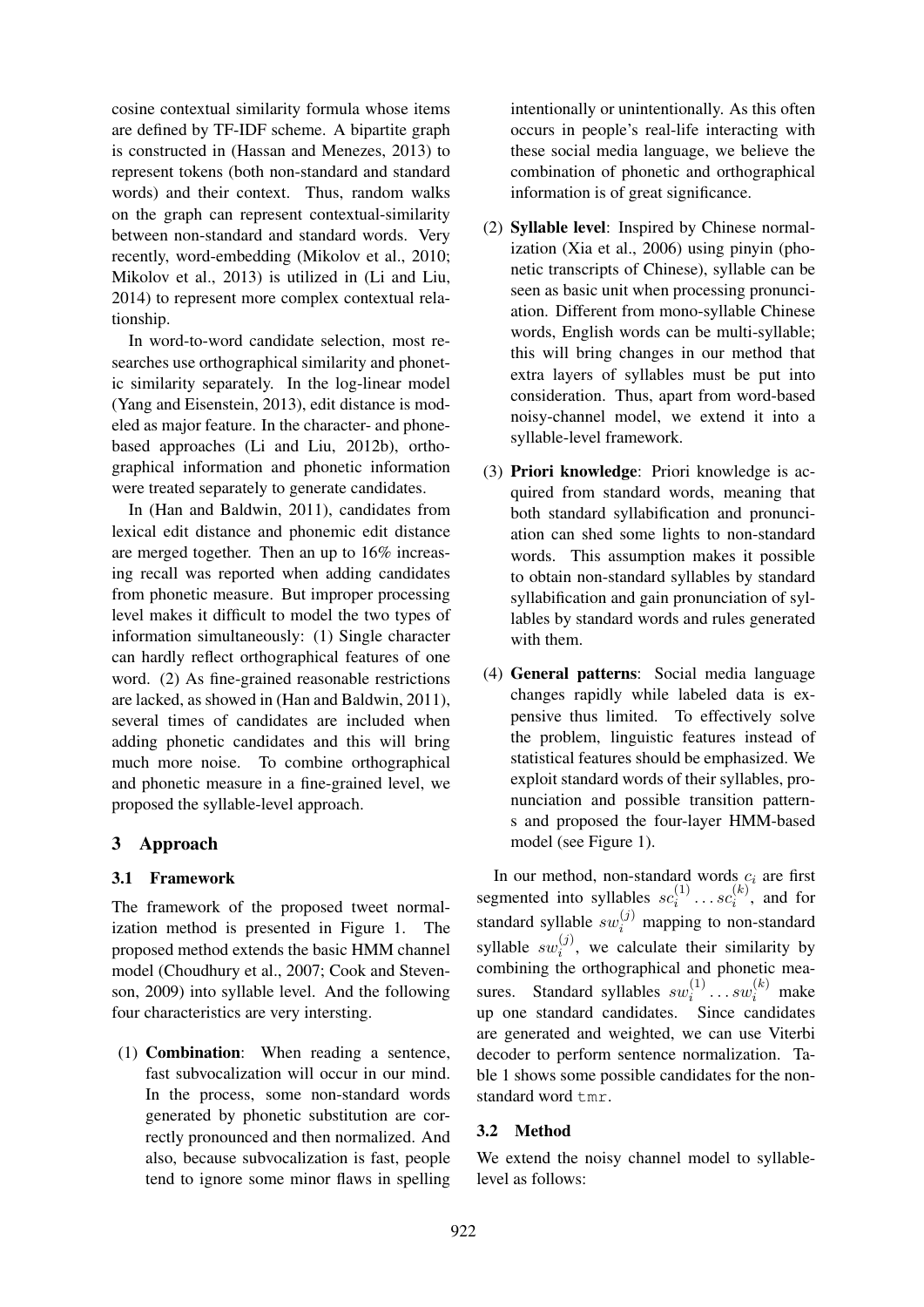

Figure 1: Framework of the propose tweet normalization method.

$$
\hat{w} = \underset{v}{argmax} \quad p(w|c) \n= \underset{v}{argmax} \quad p(c|w) \times p(w) \n= \underset{v}{argmax} \quad p(\vec{s}c|\vec{sw}) \times p(\vec{sw}),
$$
\n(1)

where  $w$  indicates the standard word and  $c$  the non-standard word, and sw and sc represent their syllabic form, respectively. To simplify the problem, we restrict the number of standard syllables equals to the number of non-standard syllables in our method.

Assuming that syllables are independent of each other in transforming, we obtain:

$$
p(\vec{sc}|s\vec{w}) = \prod_{j=1}^{k} p(se_j|sw_j).
$$
 (2)

For syllable similarity, we use an exponential potential function to combine orthographical distance and phonetic distance. Because pronunciation can be represented using letter-to-phone transcripts, we can treat string similarity of these

| tmr   | t-mr    | tm-r    | t-m-r       |  |
|-------|---------|---------|-------------|--|
| tamer | ta-mer  | tim-er  | to-mor-row  |  |
|       | ti-mor  | tim-ber | tri-mes-ter |  |
|       | ti-more | ton-er  | tor-men-tor |  |
|       | tu-mor  | tem-per | ta-ma-ra    |  |
|       |         |         |             |  |

Table 1: Standard candidates of *tmr*in syllable level. The first row gives the different segmentations and the second row presents the candidates.

transcripts as phonetic similarity. Thus the syllable similarity can be calculated as follows.

$$
p(sc_j|sw_j,\lambda) = \frac{\Phi(sc_j, sw_j)}{Z(sw_j)}
$$
(3)

$$
Z(sw_j) = \sum_{sc_j} \Phi(sc_j, sw_j)
$$
 (4)

$$
\Phi(se, sw) = exp(\lambda(LCS(se, sw) - ED(se, sw)) \n+ (1 - \lambda)(PLCS(se, sw) - PED(se, sw))
$$
\n(5)

Exponential function grows tremendously as its argument increases, so much more weight can be assigned if syllables are more similar. The parameter  $\lambda$  here is used to empirically adjust relative contribution of letters and sounds. Longest common sequence (LCS) and edit distance (ED) are used to measure orthographical similarity, while phonetic longest common sequence (PLCS) and phonetic edit distant (PED) are used to measure phonetic similarity but based on letter-to-sound transcripts. The PLCS are defined as basic LCS but PED here is slightly different.

When performing phonetic similarity calculation based on syllables, we follow (Xia et al., 2006) in treating consonant and vowels separately because transition of consonants can make a totally different pronunciation. So if consonants of  $sc_j$  and  $sw_j$  are exactly the same or fit rules listed in Table 2,  $PED(sc_i, sw_i)$  equals to edit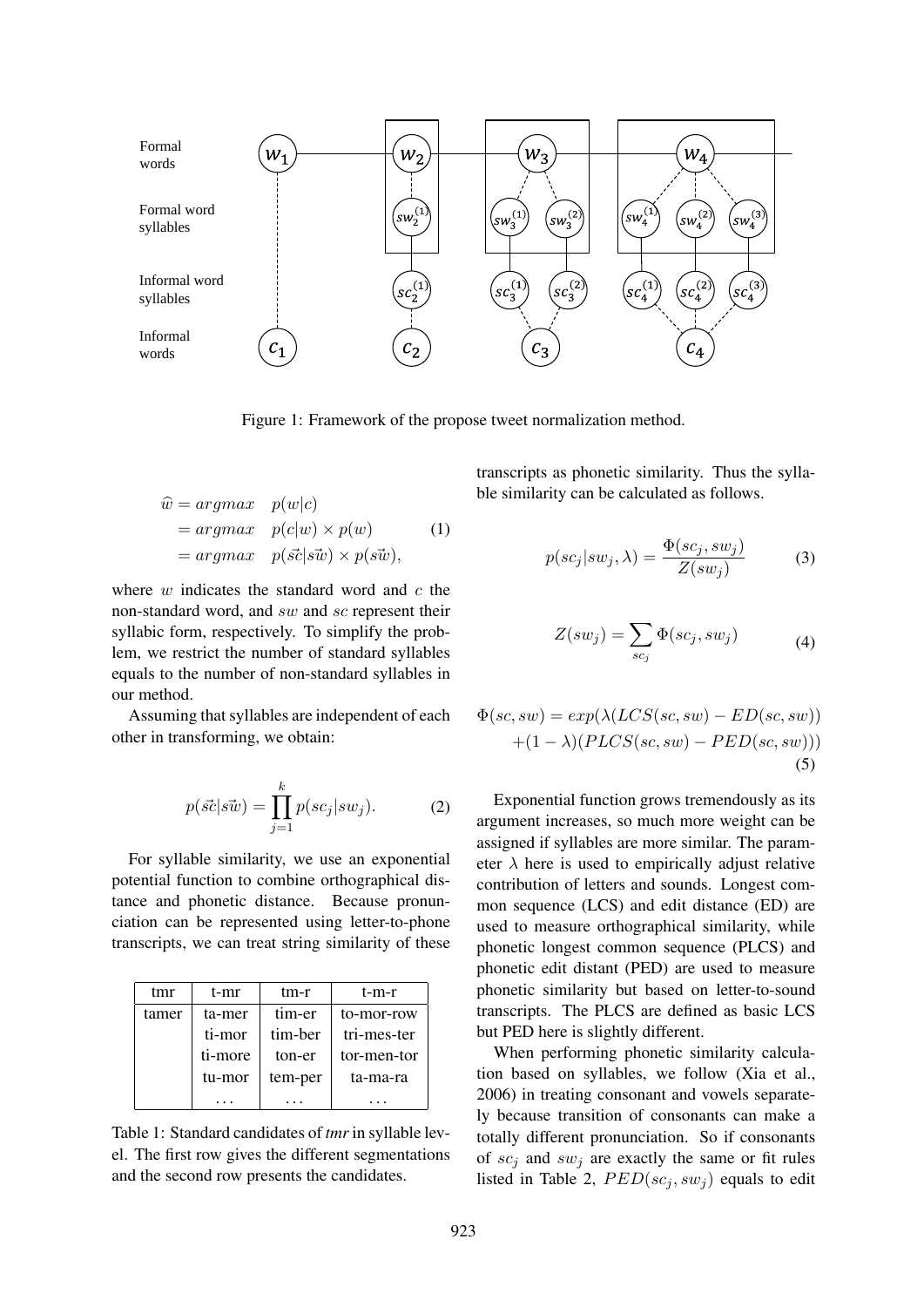| <b>Description</b>              | <b>Rules</b>          | <b>Examples</b>                                              |  |
|---------------------------------|-----------------------|--------------------------------------------------------------|--|
| 1. -ng as suffix: $g$ -dropping | $-n/-ng$              | do-in/do-ing, go-in/go-ing, talk-in/talk-ing, mak-in/mak-ing |  |
| 2. -ng as suffix: $n$ -dropping | $-g/\neg g$           | tak-ig/tak-ing, likig/lik-ing                                |  |
| 3. suffix: $z/s$ equaling       | $-z/-s$ , $-s/-z$     | jamz/james, plz/please                                       |  |
| 4. suffix: n/m equaling         | $-m/-n, -n/-m$        | in-portant/im-portant, get-tim/get-ting                      |  |
| 5. suffix: t/d equaling         | $-t/-d, -d/-t$        | shid/shit, shult/should                                      |  |
| 6. suffix: t-dropping           | $-/-t$                | jus/just, wha/what, mus/must, ain/ain't                      |  |
| 7. suffix: r-dropping           | $-/-r$                | holla/holler, t-m-r/tomorrow                                 |  |
| 8. prefix: th-/d- equaling      | $d$ -/th-, th-/ $d$ - | de/the, dat/that, dats/that's, dey/they                      |  |

Table 2: The consonant rules.

distance of letter-to-phone transcripts, or it will be assigned infinity to indicate that their pronunciation are so different that this transition can seldom happen. For example, as consonantal transition between suffix z and s can always happen, PED(plz,please) equals string edit distance of their transcripts. But as consonatal transition of  $f$  and  $d$  is rare, phonetic distance of fly and sky is assigned infinity. Note the consonant rules in Table 2 are manually defined in our empirical study, which represent the most commonly used ones.

## 3.3 Parameter

Parameter in the proposed method is only the  $\lambda$  in Equation (5), which represents the relative contribution of orthographical similarity and phonetic similarity. Because the limited number of annotated corpus, we have to enumerate the parameter in  $\{0, 0.1, 0.2, ..., 1\}$  in the experiment to find the optimal setting.

# 4 Implementation

The method described in the previous section are implemented with the following details.

# 4.1 Preprocessing

Before performing normalization, we need to process several types of non-standard words:

- Words containing numbers: People usually substitute some kind of sounds with numbers like 4/four, 2/two and 8/eight or numbers can be replacement of some letters like  $1/i$ ,  $4/a$ . So we replace numbers with its words or characters and then use them to generate possible candidates.
- Words with repeating letters: As our method is syllable-based, repeating letters

for sentiment expressing (like cooool, (Brody and Diakopoulos, 2011)) can cause syllabifying failure. For repeating letters, we reduce it to both two and one to generate candidate separately. Then the two lists are merged together to form the whole candidate list.

# 4.2 Letter-to-sound conversion

Syllable in this work refers to orthographic syllables. For example, we convert word tomorrow into to-mor-row. However, when comparing the syllable of a standard word and that of a nonstandard word, sound (i.e., phones) of the syllables are considered. Thus letter-to-sound conversion tools are required.

Several TTS system can perform the task according to some linguistic rules, even for nonstandard words. The Double Metaphone algorithm used in (Han and Baldwin, 2011) is one of them. But it uses consonants to encode a word, which gives less information than we need. In our method, we use freeTTS (Walker et al., 2002) with CMU lexicon<sup>1</sup> to transform words into APRAbet<sup>2</sup> symbols. For example, word tomorrow is transcribed to  ${T-WM A A R-OW}$  and tmr to {T M R}.

# 4.3 Dictionary preparation

## • Dictionary #1: In-vocabulary (IV) words

Following (Yang and Eisenstein, 2013), our set of IV words is also based on the GNU aspell dictionary (v0.60.6). Differently, we use a collection of 100 million tweets (roughly the same size of Edinburgh Twitter corpus) because the Edinburgh Twitter corpus is no longer available due to Twitter policies. The

<sup>1</sup> http://www.speech.cs.cmu.edu/cgi-bin/cmudict 2 http://en.wikipedia.org/wiki/Arpabet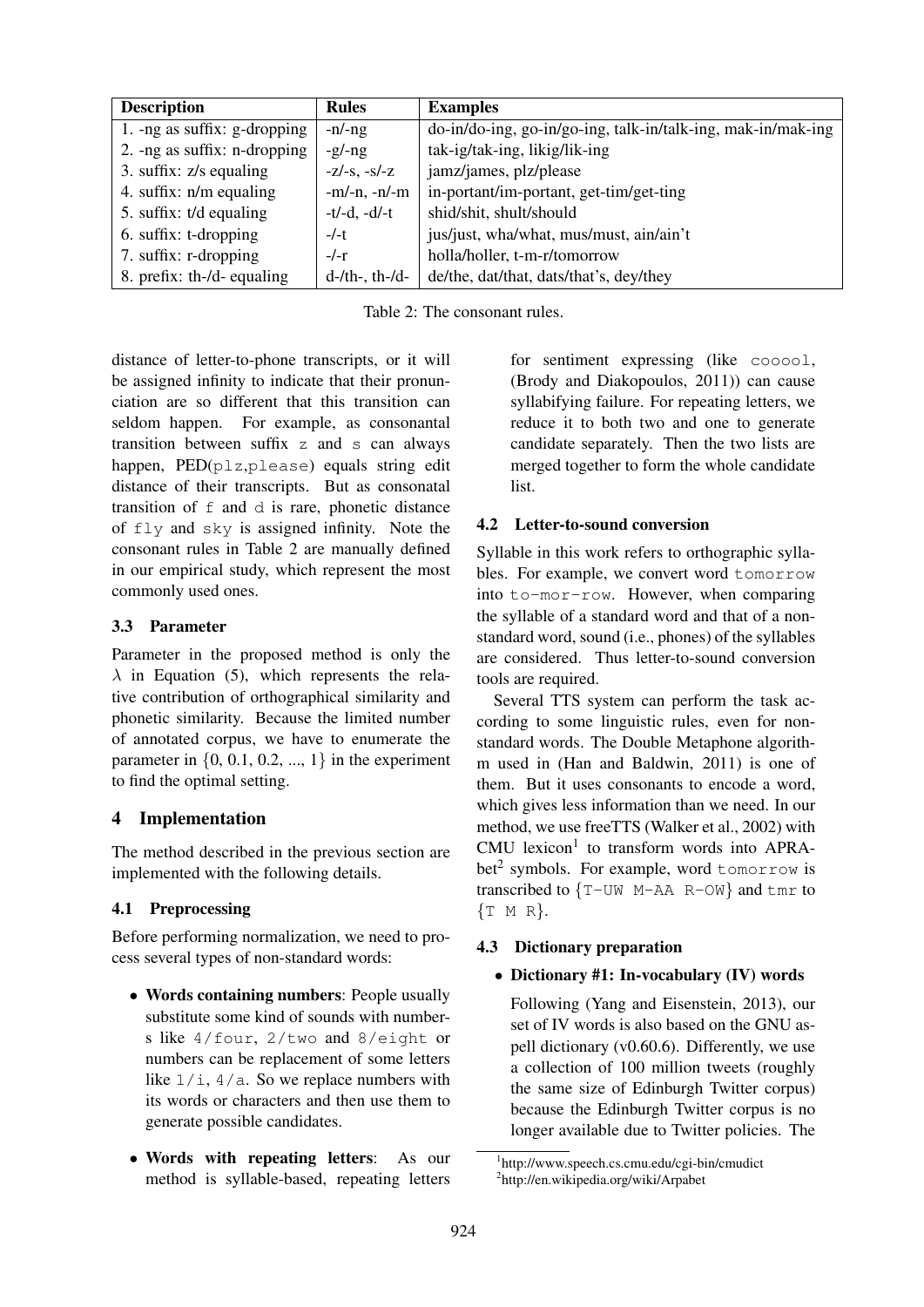final IV dictionary contains 51,948 standard words.

• Dictionary #2: Syllables for the standard words

Following (Pennell and Liu, 2010), we use the online dictionary<sup>3</sup> to extract syllables for each standard words. We encountered same problem when accessing words with prefixes or suffixes, which are not syllabified in the same format as the base words on the website. To address the issue, we simply regard these prefixes and suffixes as syllables.

#### • Dictionary #3: Pronunciation of the syllables

Using the CMU pronouncing dictionary (Weide, 1998) and dictionary 2, and knowing all possible APRAbet symbol for all consonant characters, we can program to capture every possible pronunciation of all syllables in the standard dictionary.

## 4.4 Automatic syllabification of non-standard words

Automatic syllabification of non-standard words is a supervised problem. A straightforward idea is to train a CRF model on manually labeled syllables of non-standard words. Unfortunately, such a corpus is not available and very expensive to produce.

We assume that both standard and non-standard forms follow the same syllable rules (i.e., the cognitive process). Thus we propose to train the CRF model on the corpus of syllables of standard words (which is easy to obtain) to construct an automatic annotation system based on CRF++ (Kudo, 2005). In this work, we extract syllables of standard words from Dictionary #2 as training set. Annotations follow (Pennell and Liu, 2010) to identify boundaries of syllables and in our work, CRF++ can suggest several candidate solutions, rather than an optimal segmentation solution for syllable segmentation of the non-standard words. In the HMM channel model, the candidate solutions are included as part of the search space.

#### 4.5 Language model

Using Tweets from our corpus that contain no OOV words besides hashtags and username mentions (following (Han and Baldwin, 2011)), the

Kneser-Ney smoothed tri-gram language model is estimated using SRILM toolkit (Stolcke, 2002). Note that punctuations, hashtags, and username mentions have some syntactic value (Kaufmann and Kalita, 2010) to some extent, we replace them with '<PUNCT>', '<TOPIC>' and '<USER>'.

## 5 Evaluation

#### 5.1 Datasets

We use two labeled twitter datasets in existence to evaluate our tweet normalization method.

- LexNorm1.1 contains 549 complete tweets with 1184 non-standard tokens (558 unique word type) (Han and Baldwin, 2011).
- LexNorm1.2 is a revised version of LexNorm1.1 (Yang and Eisenstein, 2013). Some inconsistencies and errors in LexNorm1.1 are corrected and some more non-standard words are properly recovered.

In both datasets, to-be-normalized non-standard words are detected manually as well as the corresponding standard words.

#### 5.2 Evaluation criteria

Here we use precision, recall and F-score to evaluate our method. As normalization methods on these datasets focused on the labeled nonstandard words (Yang and Eisenstein, 2013), recall is the proportion of words requiring normalization which are normalized correctly; precision is the proportion of normalizations which are correct. When we perform the tweet normalization methods, every error is both a false positive and false negative, so in the task, precision equals to recall.

#### 5.3 Sentence level normalization

We choose the following prior normalization methods:

- (Liu et al., 2012): the extended characterlevel CRF tagging system;
- (Yang and Eisenstein, 2013): log-linear model using string edit distance and longest common sequence measures as major features;
- (Hassan and Menezes, 2013): bipartite graph major exploit contextual similarity;

<sup>3</sup> http://www.dictionary.com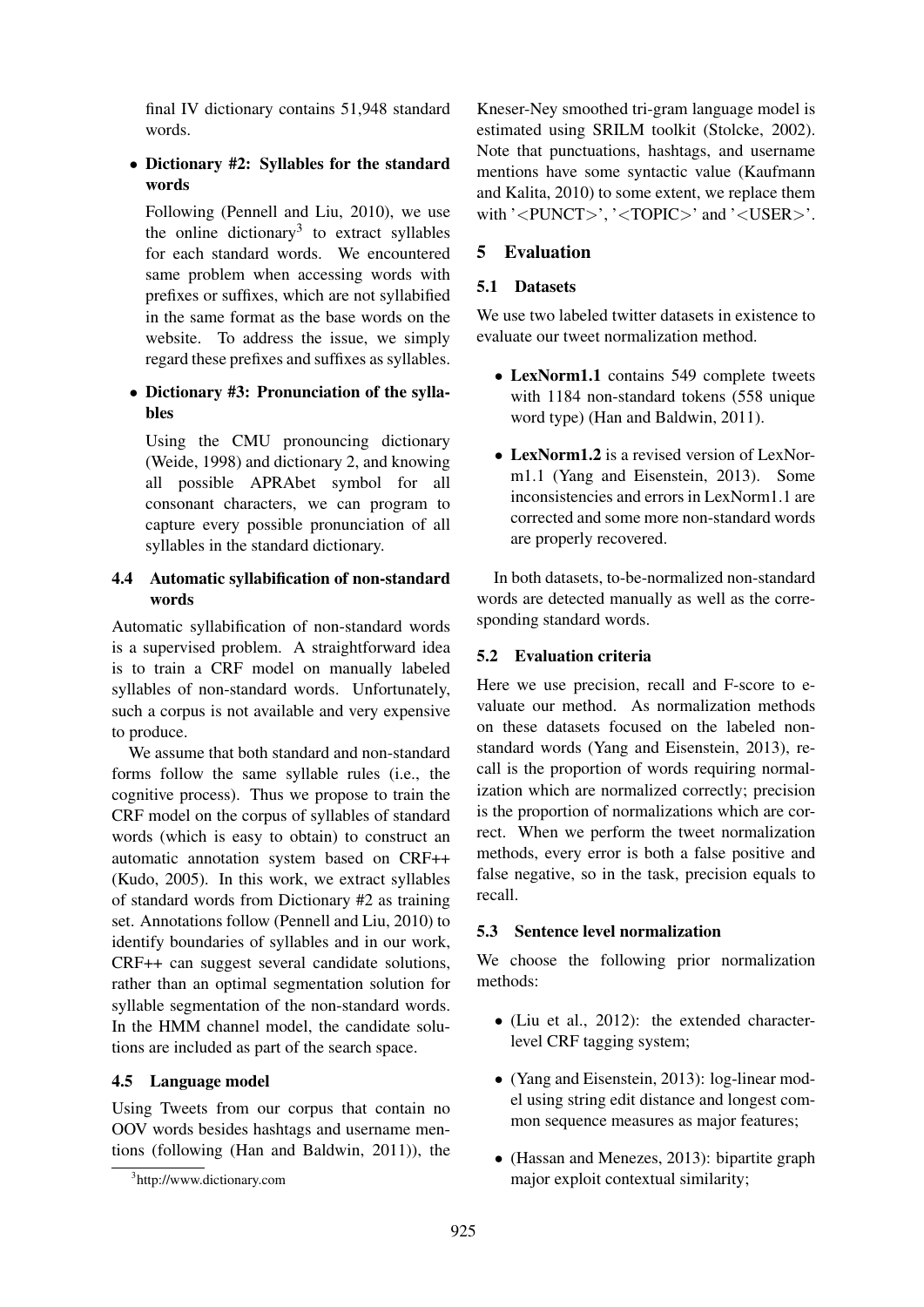| <b>Method</b>               | <b>Dataset</b> | <b>Precision</b> | Recall | <b>F-measure</b> |
|-----------------------------|----------------|------------------|--------|------------------|
| (Han and Baldwin, 2011)     | LexNorm 1.1    | 75.30            | 75.30  | 75.30            |
| (Liu et al., 2012)          |                | 84.13            | 78.38  | 81.15            |
| (Hassan and Menezes, 2013)  |                | 85.37            | 56.4   | 69.93            |
| (Yang and Eisenstein, 2013) |                | 82.09            | 82.09  | 82.09            |
| Syllable-based method       |                | 85.30            | 85.30  | 85.30            |
| (Yang and Eisenstein, 2013) | LexNorm $1.2$  | 82.06            | 82.06  | 82.06            |
| Syllable-based method       |                | 86.08            | 86.08  | 86.08            |

Table 3: Experiment results of the tweet normalization methods.

• (Han and Baldwin, 2011): the orthographyphone combined system using lexical edit distance and phonemic edit distance.

In our method, we set  $\lambda=0.7$  because it is found best in our experiments (see Figure 2). The experimental results are presented in Table 3, which indicate that our method outperforms the state-of-the-art methods. Details on how to adjust parameter is given in Section 5.4.

Recall we argue that combination of three similarity is necessary when performing sentence-level normalization. Apart from contextual similarity like language model or graphic model, methods in (Yang and Eisenstein, 2013) or (Hassan and Menezes, 2013) do not include phonetic measure, causing loss of important phonetic information. Though using phoneme, morpheme boundary and syllable boundary as features (Liu et al., 2012), the character-level reversed approach will bring much more noise into the later reversed look-up table, and also, features of whole word are omitted.

Like (Han and Baldwin, 2011), we also use lexical measure and phonetic measure. Great difference between the two approaches is the processing level: word level and syllable level. In their work, average candidates number suffers times of increase when adding phonetic measure. This is because when introducing phonemic edit distance, important pronunciations can be altered (phonemic edit distance of night-need and night-kite is equal). Syllable level allows us to reflect consistencies during transition in a finergrained level. Thus the phonetic similarity can be more precisely modeled.

#### 5.4 Contributions of phone and orthography

In our method, the parameter  $\lambda$  in Equation 5 is used to represent the relatively contributions of both phonetic and orthographical information. But as the lack of prior knowledge, we cannot judge an optimal  $\lambda$ . We choose to conduct experiments varying  $\lambda = \{0, 0.1, ..., 1\}$  to find out how this adjustment can affect performance. The experimental results are presented in Figure 2.



Figure 2: Contribution of phone and orthography.

As shown in Figure 2, when  $\lambda$  is set 0 or 1 (indicating no contribution of either orthographical or phonetic in assigning weight to candidates), our method performs much worse. In our experiment, when  $\lambda = 0.7$ , the models performs best, showing that orthographical measure makes relatively more contribution over phonetic measure, but the latter is indispensable. This justifies the effectiveness of combining orthographical and phonetic measure, indicating that human normalization process is properly modeled.

#### 6 Analysis

#### 6.1 Our exceptions

Deeper observation of our normalization results shows that there are several types of exceptions beyond our consonant-based rules. For example, thanks fails to be selected as a candidate for the non-standard word thx because the pronunciation of thanks contains an N but thx does not. The same situation happens when we process stong/strong because of the lacking R. We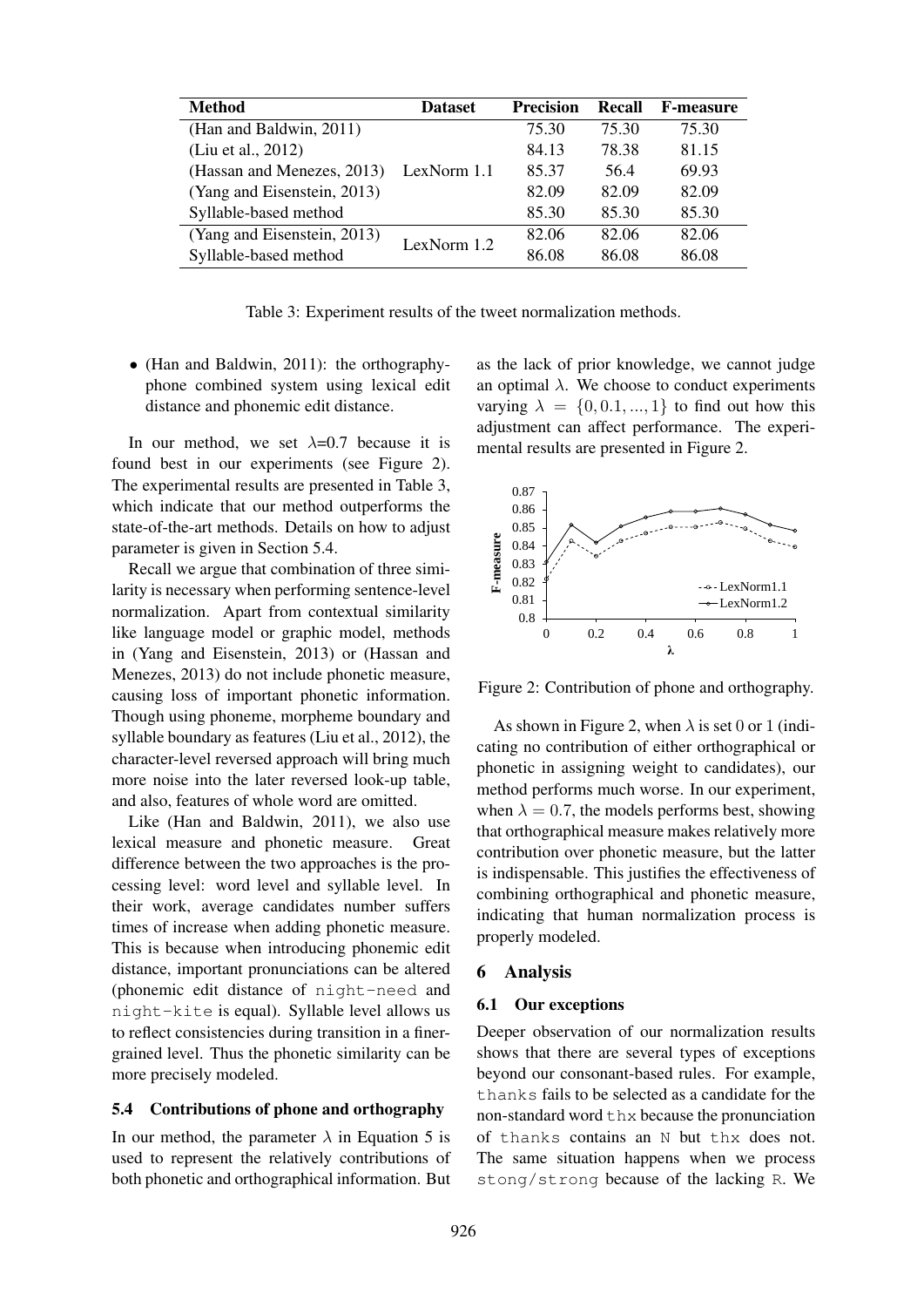believe some more consonant should be exploited and more precisely described.

#### 6.2 Non-standard words involving multiple syllables

There are one type of transition that we cannot solve like acc/accelerate and bio/biology because the mapping is between single-syllable word and multi-syllable word. We add possible standard syllable  $sw_0^{(i)}$  $\int_0^{(\ell)}$  and  $sw_{k+1}^{(i)}$  to the head and tail of origin syllables, but this extended form failed to be assigned high probability because the string edit distances are too large. We leave this problem for further research.

#### 6.3 Annotation issue

Though similar, our results of LexNorm1.2 is better than LexNorm1.1. After scrutinizing, we notice that several issues in LexNorm1.1 are fixed in LexNorm1.2. So our results like meh/me (meaning the non-standard word meh are corrected to me) in LexNorm1.1 is wrong but in LexNorm1.2 is right. Even in LexNorm1.2, there exist some inconsistencies and errors. For example, our result buyed/bought is wrong for both datasets, which is actually correct. For another example, til is normalized to until in some cases but to  $\text{til1}$  in other cases. We show that the LexNorm test corpus is still imperfect. We appeal for systematic efforts to produce a standard dataset under a widely-accepted guideline.

## 6.4 Conventions

Social media language often contains words that are culture-specific and widely used in daily life. Some word like congrats, tv and pic are included into several dictionaries. We also observed several transitions like atl/atlanta or wx/weather in the datasets. These kinds of conventional abbreviations pose great difficulty to us. Normalization of those conventional nonstandard words still needs further study.

# 7 Conclusion

In this paper, a syllable-based tweet normalization method is proposed for social media text normalization. Results on publicly available standard datasets justify our assumption that syllable plays a fundamental role in social media non-standard words. Advantage of our proposed method lies in that syllable is viewed as the basic processing unit and syllable-level similarity. This accords to the human cognition in creating and understanding the social non-standard words. Our method is domain independent. It is robust on non-standard words in any period of history. Furthermore, give the syllable transcription tool, our method can be easily adapted to a new language.

## Acknowledgement

This research work was carried out when the authors worked at Tsinghua University. We acknowledge the financial support from Natural Science Foundation of China (NSFC: 61272233, 61373056, 61433018). We thank the anonymous reviewers for the insightful comments.

## **References**

- Samuel Brody and Nicholas Diakopoulos. 2011. Cooooooooooooooollllllllllllll!!!!!!!!!!!!!! using word lengthening to detect sentiment in microblogs. In *EMNLP*, pages 562–570. ACL.
- Monojit Choudhury, Rahul Saraf, Vijit Jain, Animesh Mukherjee, Sudeshna Sarkar, and Anupam Basu. 2007. Investigation and modeling of the structure of texting language. *International Journal of Document Analysis and Recognition (IJDAR)*, 10(3- 4):157–174.
- Danish Contractor, Tanveer A. Faruquie, and L. Venkata Subramaniam. 2010. Unsupervised cleansing of noisy text. In Chu-Ren Huang and Dan Jurafsky, editors, *COLING (Posters)*, pages 189–196. Chinese Information Processing Society of China.
- Paul Cook and Suzanne Stevenson. 2009. An unsupervised model for text message normalization. In *CALC '09: Proceedings of the Workshop on Computational Approaches to Linguistic Creativity*, pages 71–78, Morristown, NJ, USA. Association for Computational Linguistics.
- Stephan Gouws, Dirk Hovy, and Donald Metzler. 2011. Unsupervised mining of lexical variants from noisy text. In *Proceedings of the First workshop on Unsupervised Learning in NLP*, pages 82–90. Association for Computational Linguistics.
- Bo Han and Timothy Baldwin. 2011. Lexical normalisation of short text messages: Makn sens a #twitter. In Dekang Lin, Yuji Matsumoto, and Rada Mihalcea, editors, *ACL*, pages 368–378. The Association for Computer Linguistics.
- Hany Hassan and Arul Menezes. 2013. Social text normalization using contextual graph random walks. In *ACL (1)*, pages 1577–1586. The Association for Computer Linguistics.